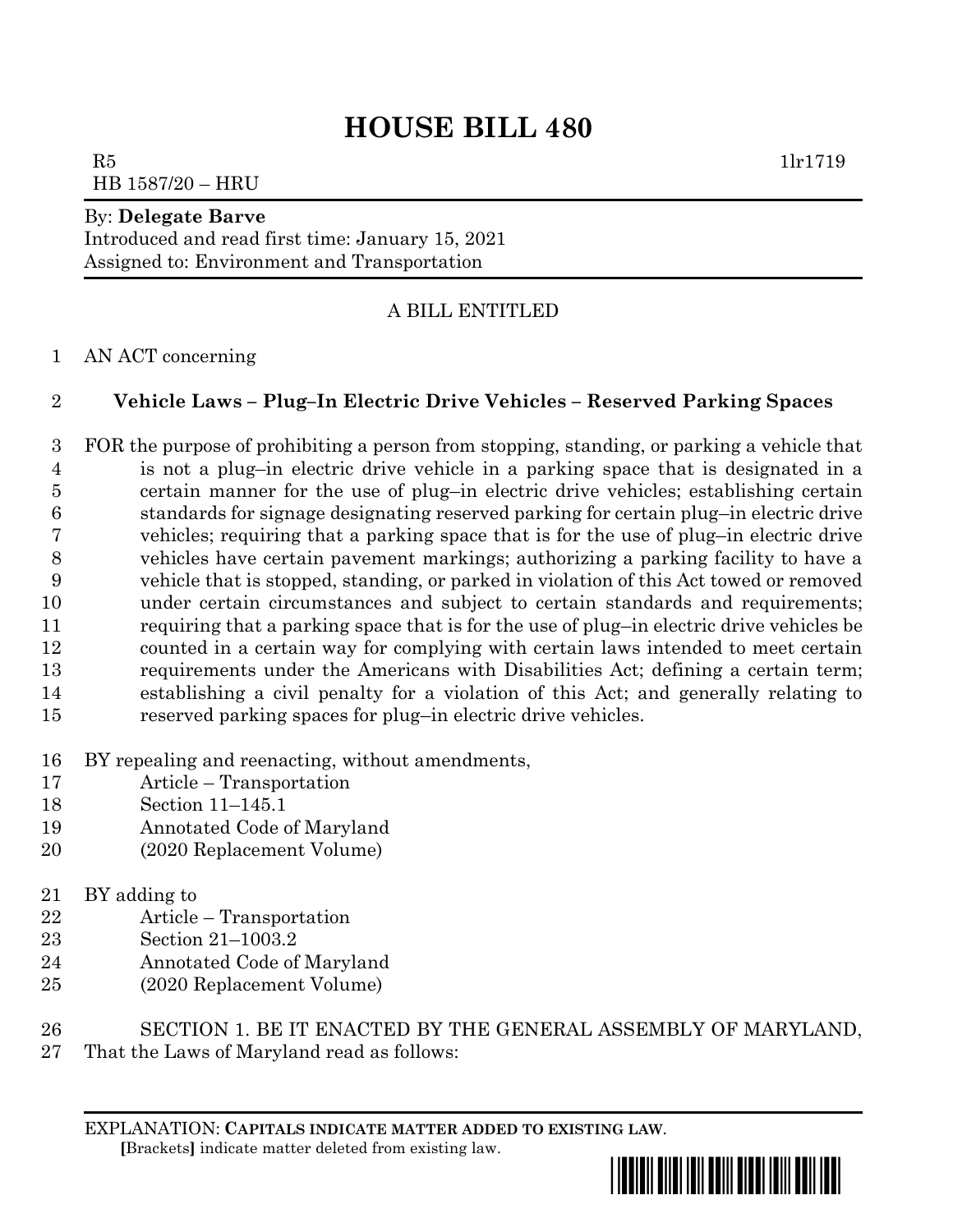|                                   | $\overline{2}$                                                                                                                                                                                                          | <b>HOUSE BILL 480</b>                                                                                                               |
|-----------------------------------|-------------------------------------------------------------------------------------------------------------------------------------------------------------------------------------------------------------------------|-------------------------------------------------------------------------------------------------------------------------------------|
| $\mathbf 1$                       |                                                                                                                                                                                                                         | <b>Article - Transportation</b>                                                                                                     |
| $\overline{2}$                    | $11 - 145.1.$                                                                                                                                                                                                           |                                                                                                                                     |
| $\boldsymbol{3}$                  | (a)                                                                                                                                                                                                                     | "Plug-in electric drive vehicle" means a motor vehicle that:                                                                        |
| $\overline{4}$                    |                                                                                                                                                                                                                         | (1)<br>Is made by a manufacturer;                                                                                                   |
| $\overline{5}$<br>$6\phantom{.}6$ | highways;                                                                                                                                                                                                               | (2)<br>Is manufactured primarily for use on public streets, roads, and                                                              |
| 7                                 |                                                                                                                                                                                                                         | (3)<br>Is rated at not more than 8,500 pounds unloaded gross vehicle weight;                                                        |
| 8                                 |                                                                                                                                                                                                                         | Has a maximum speed capability of at least 55 miles per hour; and<br>(4)                                                            |
| 9<br>10                           |                                                                                                                                                                                                                         | Is propelled to a significant extent by an electric motor that draws<br>(5)<br>electricity from a battery that:                     |
| 11<br>12<br>13                    | Has a capacity of not less than 4 kilowatt-hours for 4-wheeled<br>(i)<br>motor vehicles and not less than 2.5 kilowatt-hours for 2-wheeled or 3-wheeled motor<br>vehicles; and                                          |                                                                                                                                     |
| 14<br>$15\,$                      | electricity.                                                                                                                                                                                                            | Is capable of being recharged from an external source of<br>(ii)                                                                    |
| 16<br>17                          | (b)                                                                                                                                                                                                                     | "Plug-in electric drive vehicle" includes a qualifying vehicle that has been<br>modified from original manufacturer specifications. |
| 18                                | $21 - 1003.2.$                                                                                                                                                                                                          |                                                                                                                                     |
| 19<br>20<br>21<br>22              | IN THIS SECTION, "PLUG-IN ELECTRIC DRIVE VEHICLE CHARGING<br>(A)<br>SPACE" MEANS A PARKING SPACE THAT PROVIDES ACCESS TO CHARGING<br>EQUIPMENT THAT TRANSFERS ELECTRICAL ENERGY TO A PLUG-IN ELECTRIC DRIVE<br>VEHICLE. |                                                                                                                                     |
| $23\,$<br>24<br>$25\,$            | UNLESS THE VEHICLE IS A PLUG-IN ELECTRIC DRIVE VEHICLE, A<br>(B)<br>PERSON MAY NOT STOP, STAND, OR PARK A VEHICLE IN A DESIGNATED PLUG-IN<br>ELECTRIC DRIVE VEHICLE CHARGING SPACE.                                     |                                                                                                                                     |
| 26<br>$27\,$                      | (C)<br><b>SPACE SHALL:</b>                                                                                                                                                                                              | A SIGN DESIGNATING A PLUG-IN ELECTRIC DRIVE VEHICLE CHARGING                                                                        |
| 28                                |                                                                                                                                                                                                                         | BE AT LEAST 18 INCHES HIGH AND 12 INCHES WIDE;<br>(1)                                                                               |
| 29<br>30                          |                                                                                                                                                                                                                         | (2)<br>BE CLEARLY VISIBLE TO THE DRIVER OF A MOTOR VEHICLE<br>ENTERING THE PLUG-IN ELECTRIC DRIVE VEHICLE CHARGING SPACE;           |